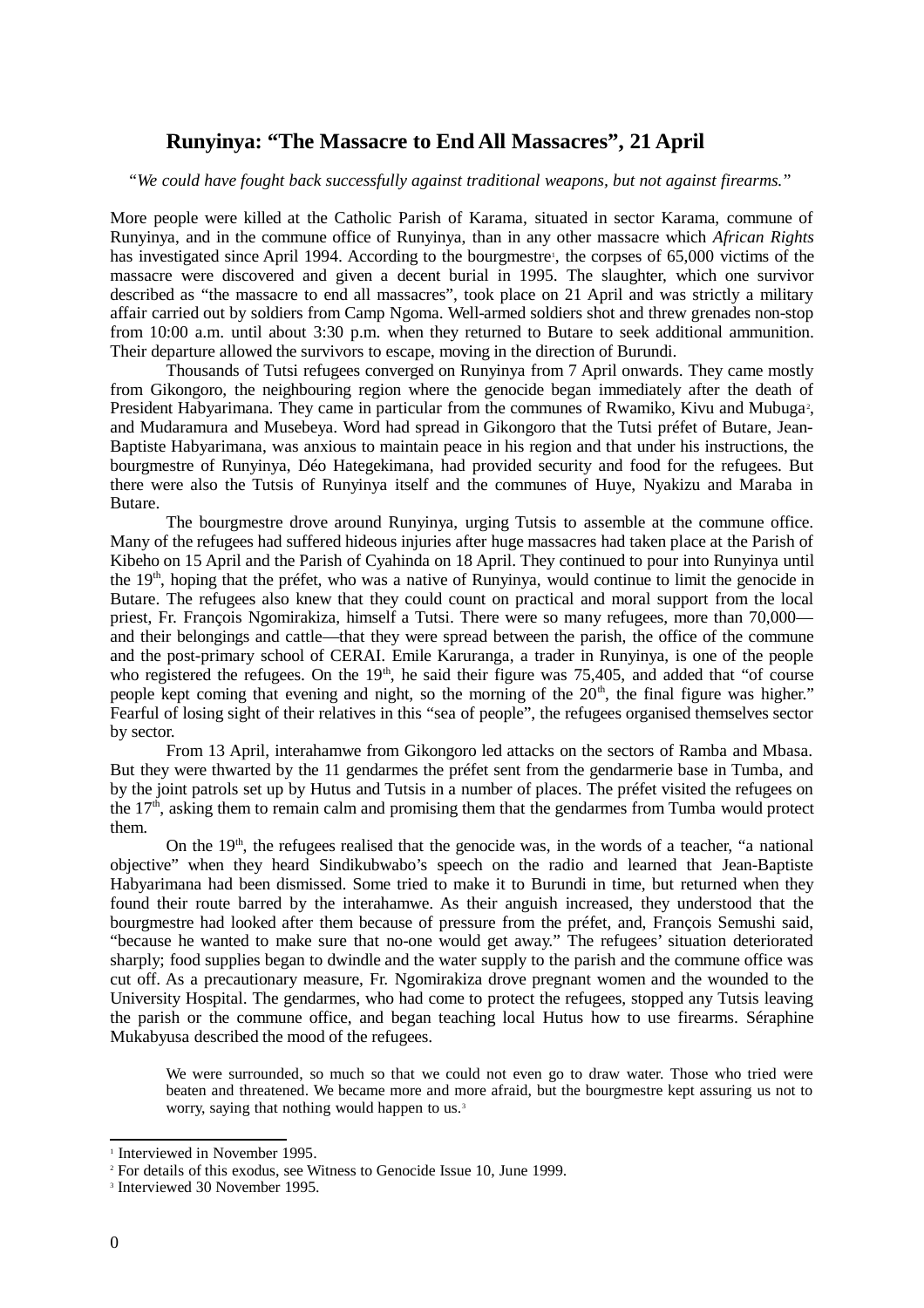The final showdown took place on the morning of Thursday 21 April when soldiers from Camp Ngoma took up positions around the parish, the commune office and CERAI. Antoine Segatwa, 70, a farmer, noticed their black berets and said that "soldiers in particular, and communal policemen, are the main people responsible for the killings." The communal policemen he named include the head of the communal police force, Athanase Niyonsaba and Gatibiya. Joseph Ndorereho, a farmer detained in Runyinya, agrees.

The kick-off for the killings was given by soldiers who came from Butare. When the soldiers arrived here, they fired into the refugees at the commune office, the parish, and the health centre. There were a lot of victims. They were helped in the massacres by some communal policemen.<sup>[4](#page-1-0)</sup>

Damien Rusagara, 53, the councillor of sector Karama, was one of the refugees at Karama at the time.

On 21 April, soldiers from Butare surrounded our commune. Then they fired on us. The soldiers were supported by Runyinya's communal policemen and local residents armed with traditional weapons. The soldiers were armed with guns and hand grenades, while the police had guns. Many thousands of people died in that attack, which began at 10:00 a.m. and lasted until 3.30 p.m. when the soldiers realised they had run out of ammunition. Their commander ordered them to stop firing and return quickly to Butare to get more ammunition. I could hear what he said, and that is why I can confirm that those soldiers came from Butare. Before returning to the city, the soldiers ordered the interahamwe to kill those who had escaped the bullets, and finish off the wounded. The responsibility for what happened in my commune lies with the soldiers from Butare.<sup>[5](#page-1-1)</sup>

François Semushi became separated from his wife when fear made him leave his home in Kinazi on the  $13<sup>th</sup>$ , taking his oldest two children. A teacher, he was appointed bourgmestre after the genocide.

Unknown to us, we had already been surrounded. We knew we were going to die, but we tried to die valiantly. Some killed while others set the buildings on fire at the same time. We were running through a hail of bullets. The women and children were crying and the wounded were groaning. It was really horrific. No-one knew where their relatives were, because of the general panic. I managed to hide in a bush for one and a half hours. I had no idea what had happened to my family. They went on shooting until they ran out of ammunition at about 3:30 p.m when they went back to Butare for more. Some of us seized the chance to flee to Burundi.

François reached the border at about 8:00 p.m. and was lucky to find his family, but could no longer speak.

We didn't even say hello to one another. I was just too scared to say anything.<sup>[6](#page-1-2)</sup>

His wife, Bernadette Mukantabuye, had reached the commune office on the  $14<sup>th</sup>$ , with their three youngest children. Bernadette, the director of schools in Karama, is a native of Mpanda in Runyinya.

On Thursday, 21 April, an army vehicle came here twice, bringing in soldiers from Butare. There were a large number of them; people thought there were around 60, including the three gendarmes who had remained here at the commune office.

By midday, the interahamwe and other civilians had surrounded us at a radius of 200 metres. The soldiers opened fire on us and kept on firing. I was in the nutritional centre classroom with my youngest children. There were a lot of women teachers in there with me. My husband was outside with the other two children. The attack went on all day. Anyone who tried to escape the gunfire was killed by the interahamwe who were all around the building and in the sorghum fields.

The soldiers had run out of ammunition by the afternoon. That gave us a chance to get out of there. We left for Burundi that night.<sup>[7](#page-1-3)</sup>

<span id="page-1-0"></span><sup>4</sup> Interviewed 27 May 1999.

<span id="page-1-1"></span><sup>&</sup>lt;sup>5</sup> interviewed 27 May 1999.

<span id="page-1-2"></span><sup>6</sup> Interviewed 15 October 1999.

<span id="page-1-3"></span><sup>7</sup> Interviewed 15 October 1999.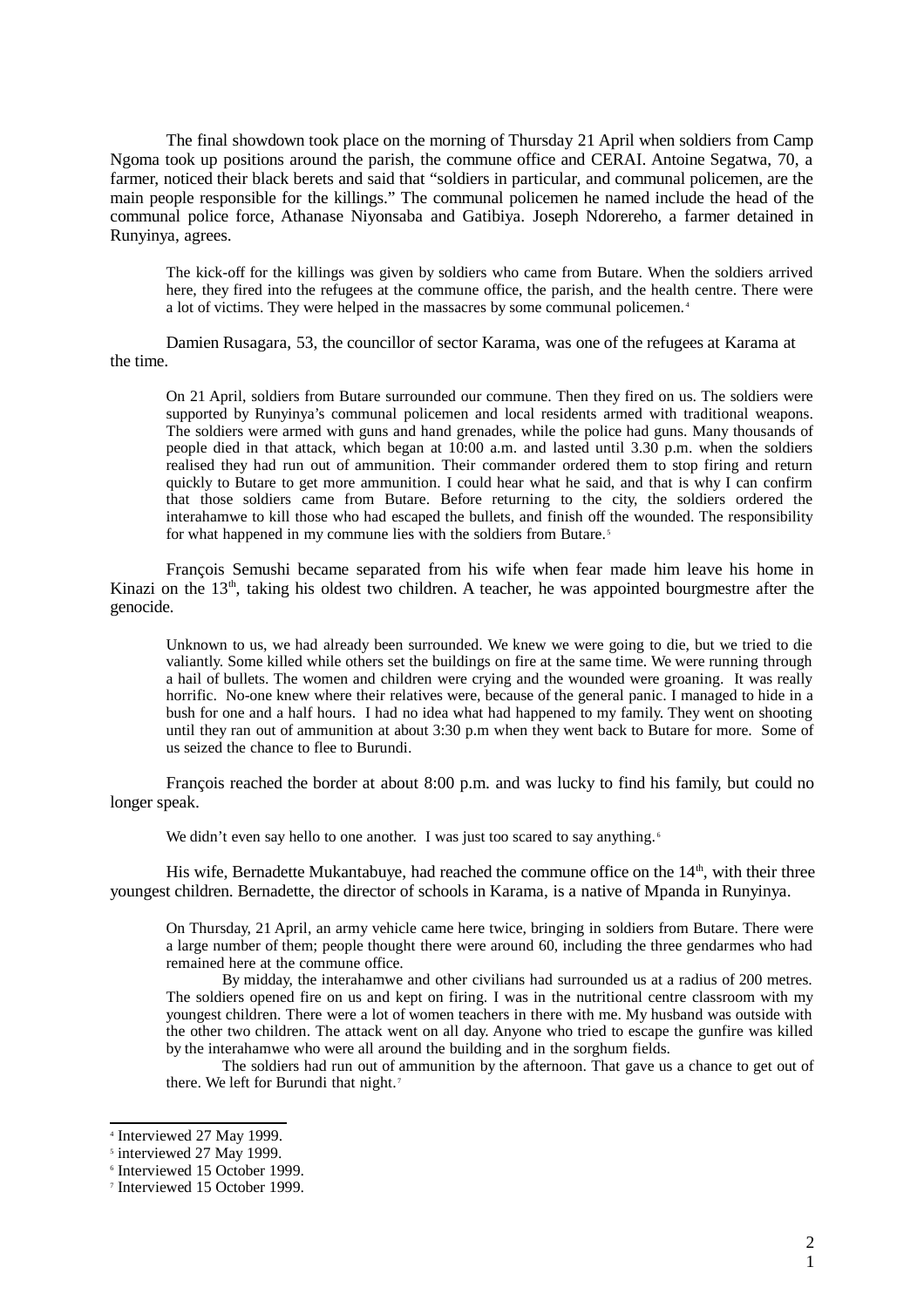The passage of time has done nothing to distance Straton Munyankindi from the memory of what took place in Runyinya on 21 April 1994. In late 1999, he said that "he remained shocked and bewildered by what happened." Aged 59 and the parish secretary, he comes from Umuyange in sector Karama.

We heard an explosion in the marketplace, and another at the commune. People dressed in banana leaves suddenly rushed up and surrounded us. I saw the communal policeman, Athanase Niyonsaba, with his gun, and six gendarmes from Butare. I recognised one of them as Minan's son who came from our area and had recently got married at the Parish of Karama. They threw hand grenades at us and fired their guns, while those who tried to escape were killed by the interahamwe. They spared noone, not even the babies. They plundered as well as killing. There were other civilians lurking in the bush. I got out at about 4:00 p.m., together with François Semushi; Déo Kayitana; Emmanuel Mungaturite and my three sisters; Annonciata, Concessa and her husband, Frédéric Biraboneye, and Félicitée and her husband, Pascal.

My own family had headed for Nyakibanda while my companions and I were still fighting off the attacks. My wife died there with five of our children, as they were trying to get to Burundi.<sup>[8](#page-2-0)</sup>

Vénantie Mutegaraba, 47, had a husband and eight children, but she now lives alone. Unable to convey her desolation, she simply said that she was "in a difficult situation." She is a Hutu, but was married to a Tutsi farmer, Viateur Ndikunkigo. The family first hid in the Gishurati forest where they had their first encounter with soldiers from Butare.

There was a landing place for army helicopters in that forest, and a helicopter landed there three times in two days, bringing in soldiers from Butare. I saw them from 100 metres away. There were a lot of them, and they were armed to the teeth. They drove us out of the forest.

Vénantie and her family went to Karama, but she left their corpses there.

We suffered a concerted attack from several directions simultaneously. The civilians surrounded the Tutsis, while the soldiers from Butare opened fire on the refugees. There were women and girls among the civilians.

My husband and children died. I had stayed in a room full of bodies, and an interahamwe killed my little boy, but left me alive. I spent the whole night in that room among all those dead bodies.

The next day, a woman I didn't know, made me go to Buhoro. I didn't want to go there, not only because shrapnel wounds in my legs made it hard to walk, but because all I wanted to do was die. She took me to a man called Jean and he protected me until June.<sup>[9](#page-2-1)</sup>

"What happened in Karama was the massacre to end all massacres", was how Emile Karuranga summed up the enormity of the tragedy that unfolded in Runyinya.

It started at 10:30 a.m. on 21 April. The parish had been completely sealed off by communal policemen, gendarmes and military reservists. All of them were directly involved in the attack. In the meantime, interahamwe from Rwamiko, Nyakizu, Mubuga and from Maraba were waiting outside to machete whoever escaped.

Emile then described the massacre itself, unable to find words to describe the extent of the slaughter.

We tried to defend ourselves with stones. The bourgmestre himself was shooting into the refugees. They shot bullet after bullet. The parish rocked with the deafening explosions of grenades. They shot from 10:30 a.m. until they had run out of bullets. For hours and hours, there was an endless hail of bullets. Of course we had run out of stones long before they had run out of bullets. <sup>[10](#page-2-2)</sup>

Fortunata Ngirabatware, 33, mother of two, lost her husband and father in massacres in Kibeho and then left for Runyinya where she found a parish "crammed with human beings."

<span id="page-2-0"></span><sup>8</sup> Interviewed 15 October 1999.

<span id="page-2-1"></span><sup>9</sup> Interviewed 15 October 1999.

<span id="page-2-2"></span><sup>&</sup>lt;sup>10</sup> Interviewed 9 June 1994.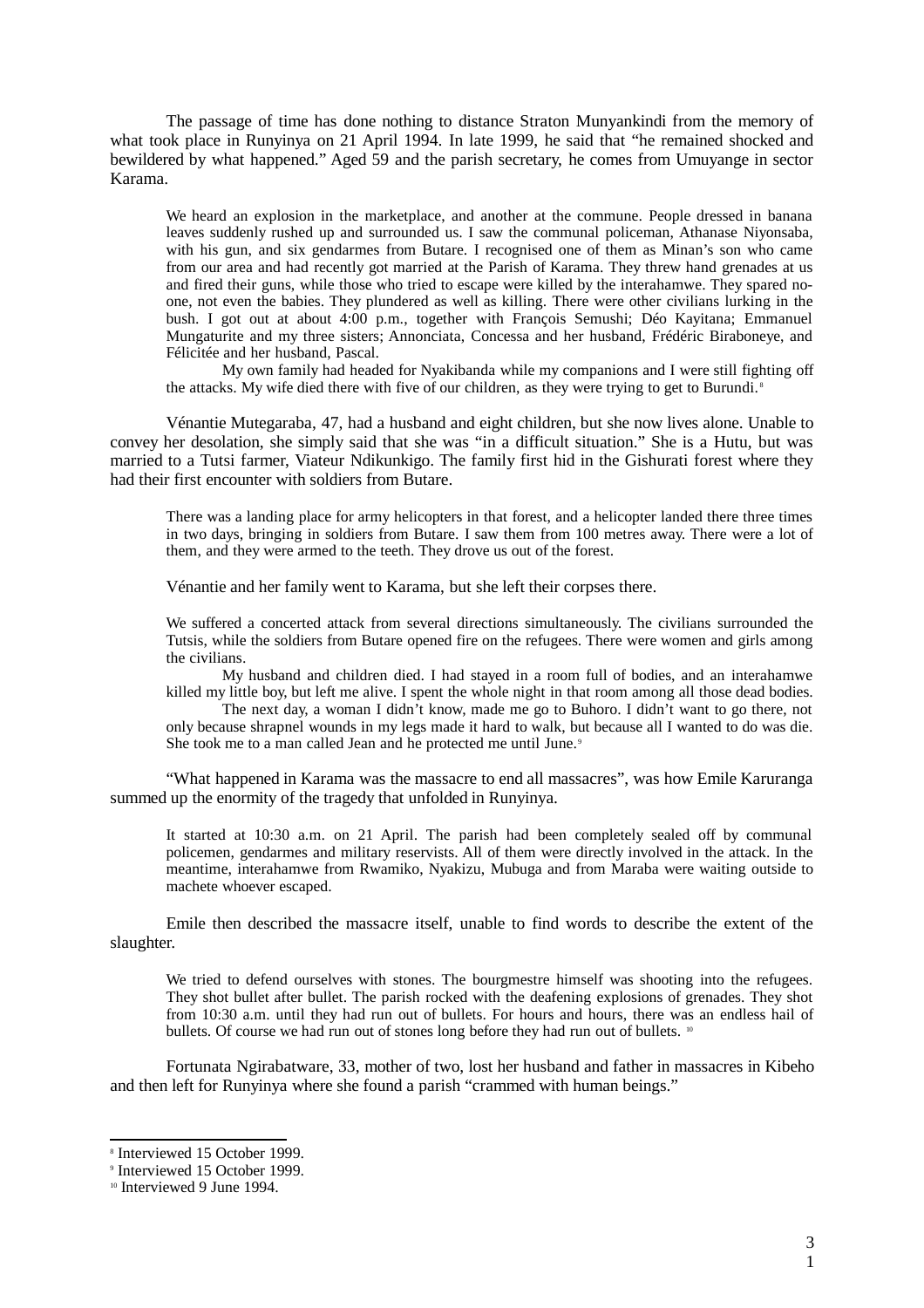There were people everywhere—inside the church, the school and the compound. There was a sea of people.

The soldiers, she said, emptied their ammunition on this "sea of people."

The soldiers took so long to shoot that they exhausted their ammunition. They returned to their barracks to fetch more ammunition. By that time, tens of thousands had been killed in all parts of the parish. It was a horrifying scene. Thousands of bodies lay in every twisted position you could imagine. There was just too much blood flowing. The dead were already dead, but the groans of the wounded, their howls of pain. Ah, that is just too terrible to think of. We left shortly after they went to see about more weapons.

Marie-Christine Libagiza, 28, and her sister, Marie-Louise Umwizerwa, 26, were among the refugees from Gikongoro who received a warm welcome in Runyinya when they arrived in Mbasa on the  $9<sup>th</sup>$ . They transferred to the parish a week later. Both were secondary school students. Like all survivors from Runyinya, Marie-Christine and Marie-Louise were overwhelmed by the number of refugees they found in Runyinya.

Everywhere you looked, there were people, people and more people. In every room, in all corners of the church, in the compound. There were tens and tens of thousands of people.

As usual, the men had placed women and children in what they hoped would be a protected zone—inside the church. But the church, they said, became "full of gun smoke and the smell of blood."

Powerful grenades and guns were used. It was the bourgmestre himself who started the shooting. The interahamwe of Rwamiko were ready with their machetes, accompanied by the bourgmestre of Rwamiko and the director of the tea plantation. The interahamwe of Gishamvu and Butare were all there. The attackers were very, very many.

We entered the church; others fled into the classrooms. It was mainly women and children who were put in the protected rooms. The men tried to fight back. But the only weapons they had were stones. They fought back until 2:00 p.m. The attackers left for a short while. While they were gone, the survivors fled in the direction of Burundi. But by then tens of thousands of people were already dead and thousands more could not move because they were wounded. Our family was extremely lucky. There were ten of us in the parish and we all survived. Only our maid was wounded.<sup>[11](#page-3-0)</sup>

Even when the killing started in earnest, the bourgmestre was still trying to lull the refugees into a false sense of security, as Séraphine Mukabyusa explained.

The bourgmestre encouraged the women and children to stay in the school and inside the church. He asked the men to stay in the courtyard, so they would continue to be visible. The various councillors asked us, the women, to sit sector by sector. Our own councillor, Fabien Ruhigangoga, from sector Buhoro, was one of those separating us sector by sector. Then they locked the rooms. Those who were outside—the men, young men and even some young women—were then massacred. They tried to defend themselves with stones. Sometimes, the peasant killers fled.

But the support of the soldiers gave the peasants the courage to return.

Then one of the soldiers would shoot in the direction of the Tutsis defending themselves. The killers would then return to finish them off if they were not already dead.

When they had almost finished off everyone outside, some people managed to break the locks and we ran out of the rooms. The soldiers, who had been reinforced, were still there. Hategekimana told us women to calm down, saying the killings were now finished and we had nothing to fear. We refused to stay and started walking towards Burundi.

Mungwakuzwe, also inside the church, was left stripped naked and her finger bones broken. Two of her sons were killed.

The church was full of people. The men put up a fight with stones. But later they came back with guns and shot many people. They also used explosives. There were too, too many who died. I lost two sons

<span id="page-3-0"></span><sup>&</sup>lt;sup>11</sup> Interviewed together, 3 June 1994.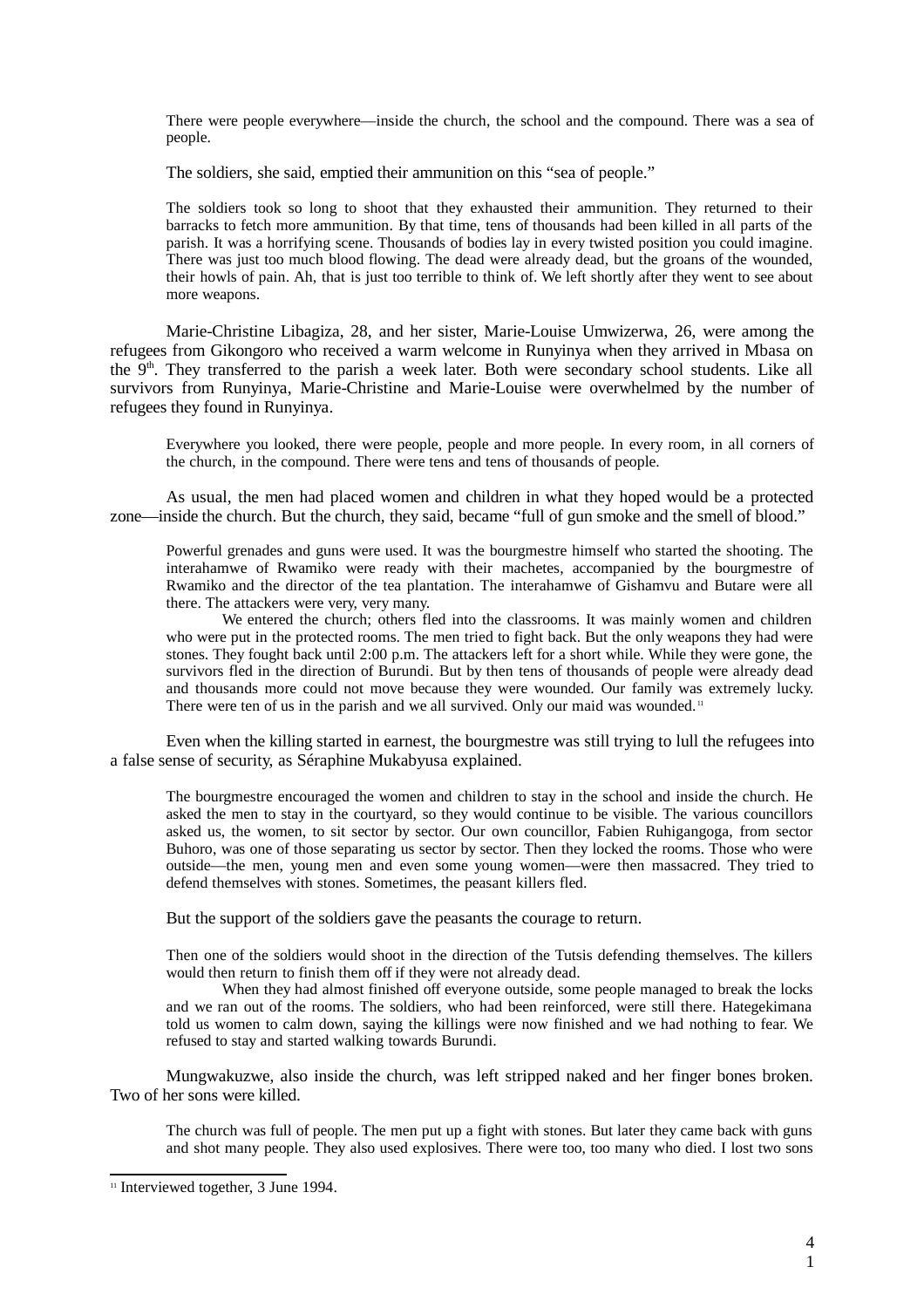there. I covered them with grass and left. There were many dead bodies and people were trying to rescue some babies who were alive but lying among dead bodies. I wouldn't try to guess a number. There were too many. $12$ 

The pace of the killing was just as intense at the commune office. François Ntegano said that his extended family of 215 people occupied a hill; all of them were killed in the massacre, including his wife, son and grand-daughter. François, 78, a retired teacher from sector Kaburemera, had only been at the commune office for four hours when he heard the sound of the soldiers' vehicles. He and his family had lived in the forest from 15-21 April.

There was a large number of soldiers who collaborated with the interahamwe, and who had grenades. We threw stones at our aggressors and they shot into us, until they had exhausted their bullets at around 3:30 p.m. We immediately fled. Some people were burned alive in a house that belonged to the parish; from the skulls we gathered, about 50 people. They used petrol because even the roof tiles were burned.

The military chiefs who sent the reinforcement deserve serious punishment.<sup>[13](#page-4-1)</sup>

Paul Rutaysire, a farmer who is from the same sector, also reached Karama a few hours before the massacre. He had tried to hide in a forest in Bisi bya Rukara but was forced out on 20 April by soldiers. He said that the gendarmes had been walking around to ensure that the refugees were not armed when "we realised that we were surrounded by a large number of soldiers."

They shot into us. The gunfire ceased between 3:30 p.m. and 4:00 p.m. We escaped when we saw that they had no more ammunition. If the soldiers had not intervened, the interahamwe could not have defeated us.

Rutaysire fled, but he left behind the corpses of his in-laws and many other relatives.<sup>[14](#page-4-2)</sup>

 Another man who lost almost his entire family at Karama is Martin Murindibigwi, 34, a peasant from the sector of Rusasa, commune Nyamugabe, Gikongoro. His wife and seven of his eight children were killed; only he and a 17-year-old son, a secondary school student in Cyahinda, survived.

When the soldiers returned to Butare to replenish their ammunition, the survivors who could walk immediately left for Burundi or for the forest. But the killers continued to pursue them, using dogs to track the people hiding in the forest. Some of those heading for Burundi were killed or injured by gendarmes and interahamwe despatched by the bourgmestre at Gatobwe, about nine kilometres from Runyinya. Emile Karuranga, who reached Gatobwe after they had accomplished their task, said he found "the place littered with dead bodies and hundreds of abandoned children crying over the bodies of their parents."

In subsequent days, soldiers and militiamen returned to Runyinya itself. After escaping the massacre of the 21<sup>st</sup>, Jean-Bosco Sangwa, 27, hid in a banana grove and then in his home in cellule Kaburemera. As a trader in Butare, Jean-Bosco was used to seeing soldiers buying provisions in the market. He was familiar with some of the soldiers who returned to Runyinya.

I remained in hiding in my cellule until the day I was severely beaten by some soldiers from ESO who had just killed old Ladislas Rukara. I recognised four of them, as men I used to see in Butare market. They wounded me in the left ear and in the ribcage and left me in a coma.<sup>[15](#page-4-3)</sup>

When the soldiers returned from Butare, they did not find enough survivors to begin the massacre afresh. Instead, they had a drink to celebrate their work. They were served by Antoine Segatwa who sold sorghum and banana beer in sector Karama.

There were soldiers who were natives of this commune, including Jean Mbasange. He boasted that he had thrown a grenade which blew up 70 people at the parish. Many of them were boasting. There was also Vianney, son of Serugendo.

<span id="page-4-0"></span><sup>&</sup>lt;sup>12</sup> Interviewed 11 June 1994.

<span id="page-4-1"></span><sup>&</sup>lt;sup>13</sup> Interviewed 25 May 1999.

<span id="page-4-2"></span><sup>&</sup>lt;sup>14</sup> Interviewed 27 May 1999.

<span id="page-4-3"></span><sup>&</sup>lt;sup>15</sup> Interviewed 15 October 1999.